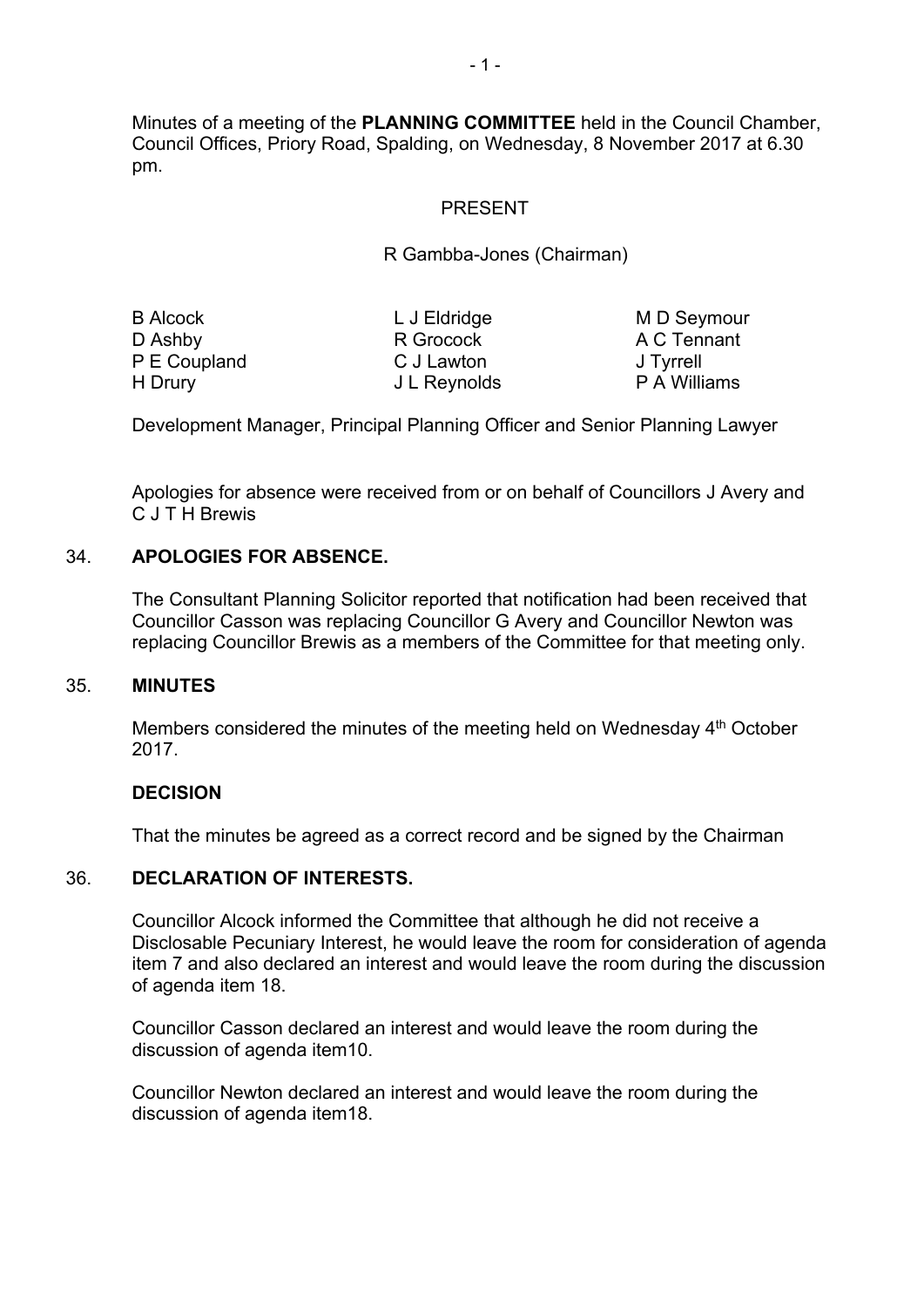### 37. **QUESTIONS ASKED UNDER THE COUNCIL'S CONSTITUTION (STANDING ORDERS).**

There were no questions asked under the Council's Constitution (Standing Orders).

#### 38. **H13-0844-17**

#### **Plan no and Applicant**

H13-0844-17 Woodgate Farms Ltd

#### **Proposal**

Outline application for proposed development of up to 58 houses with vehicular access (garages to be removed) (resubmission of H13-1280-16) South of Roman Road Moulton Chapel Spalding

Consideration was given to the report of the Development Manager upon which the above application was to be determined, including his recommendations, copies of which have been previously circulated to members.

Members debated the matter and fully explored the details of the application in light of prevailing policies and guidance. That debate was not repeated here as Planning Committee meetings were web-cast and could be viewed in full at [www.sholland.gov.uk](http://www.sholland.gov.uk/) for a limited period of time following which the recording could be made available by request.

#### **Decision**

That planning permission be granted subject to the applicant entering into a Section 106 agreement for the provision of a third on-site affordable housing units and a financial contribution towards healthcare provision, the carrying out of further archaeological investigations and those conditions listed in section 9 of this report, with condition 4 corrected to refer to no more than 58 dwellings.

(Moved by Councillor Lawton and seconded by Councillor Tyrell)

Oral representations were received in respect of the above application in accordance with the Council's scheme of public speaking at Planning Committee meetings:

Supporter – Amy Revell (Applicant) Against – Eddy Poll (Parish Council)

#### 39. **H09-0331-17**

#### **Plan no and Applicant**

H09-0331-17 Ashwood Homes Ltd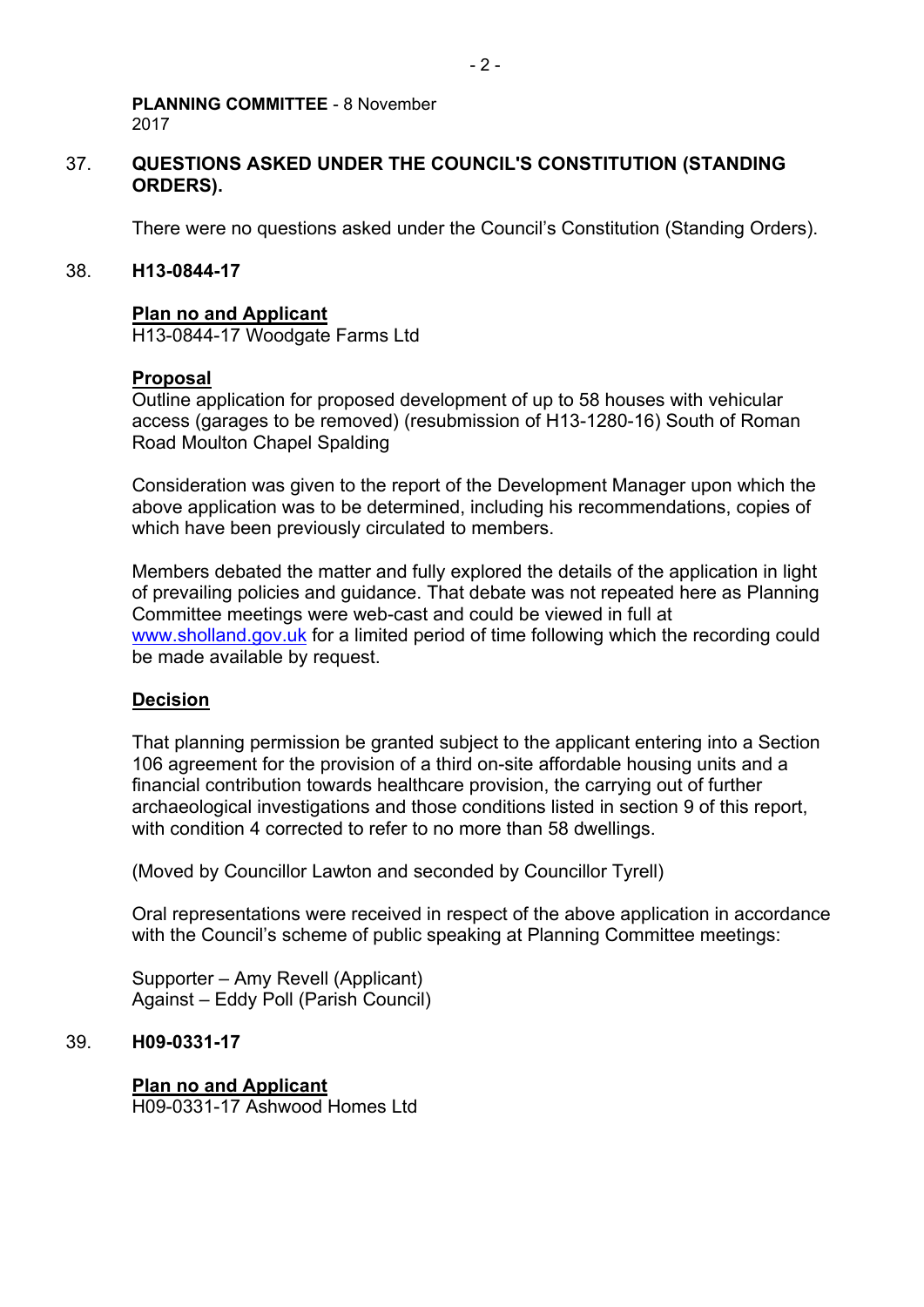## **Proposal**

Reserved matters application for Access, appearance, landscaping, layout and scale for highways infrastructure (new link road, roundabout, junctions and modifications to Hall Gate and Fen Road (Phase 1A)), and two phases of residential development totalling 330 dwellings (Phases 1B & 2). Development Brief and Masterplan for phased development of remainder of site (Outline permission H09-0521-14) Manor Farm, Fen Road, (Land south of Hall Gate) Holbeach

Consideration was given to the report of the Development Manager upon which the above application was to be determined, including his recommendations, copies of which have been previously circulated to members.

Members debated the matter and fully explored the details of the application in light of prevailing policies and guidance. That debate was not repeated here as Planning Committee meetings were web-cast and could be viewed in full at [www.sholland.gov.uk](http://www.sholland.gov.uk/) for a limited period of time following which the recording could be made available by request.

### **Decision**

That reserved matters be approved subject to those conditions listed in section 9 of this report.

(Moved by Councillor Drury seconded by Councillor Lawton)

(Councillor Alcock left the meeting at 7.25pm for the next agenda item)

### 40. **H02-0158-17**

#### **Plan no and Applicant**

H02-0158-17 N Woodroffe & Sons

#### **Prososal**

Outline application for residential development of up to 100 dwellings and the widening of Crease Drove, Crease Drove Crowland Peterborough

Consideration was given to the report of the Development Manager upon which the above application was to be determined, including his recommendations, copies of which had been previously circulated to members.

Members debated the matter and fully explored the details of the application in light of prevailing policies and guidance. That debate was not repeated here as Planning Committee meetings were web-cast and could be viewed in full at [www.sholland.gov.uk](http://www.sholland.gov.uk/) for a limited period of time following which the recoding could be made available by request.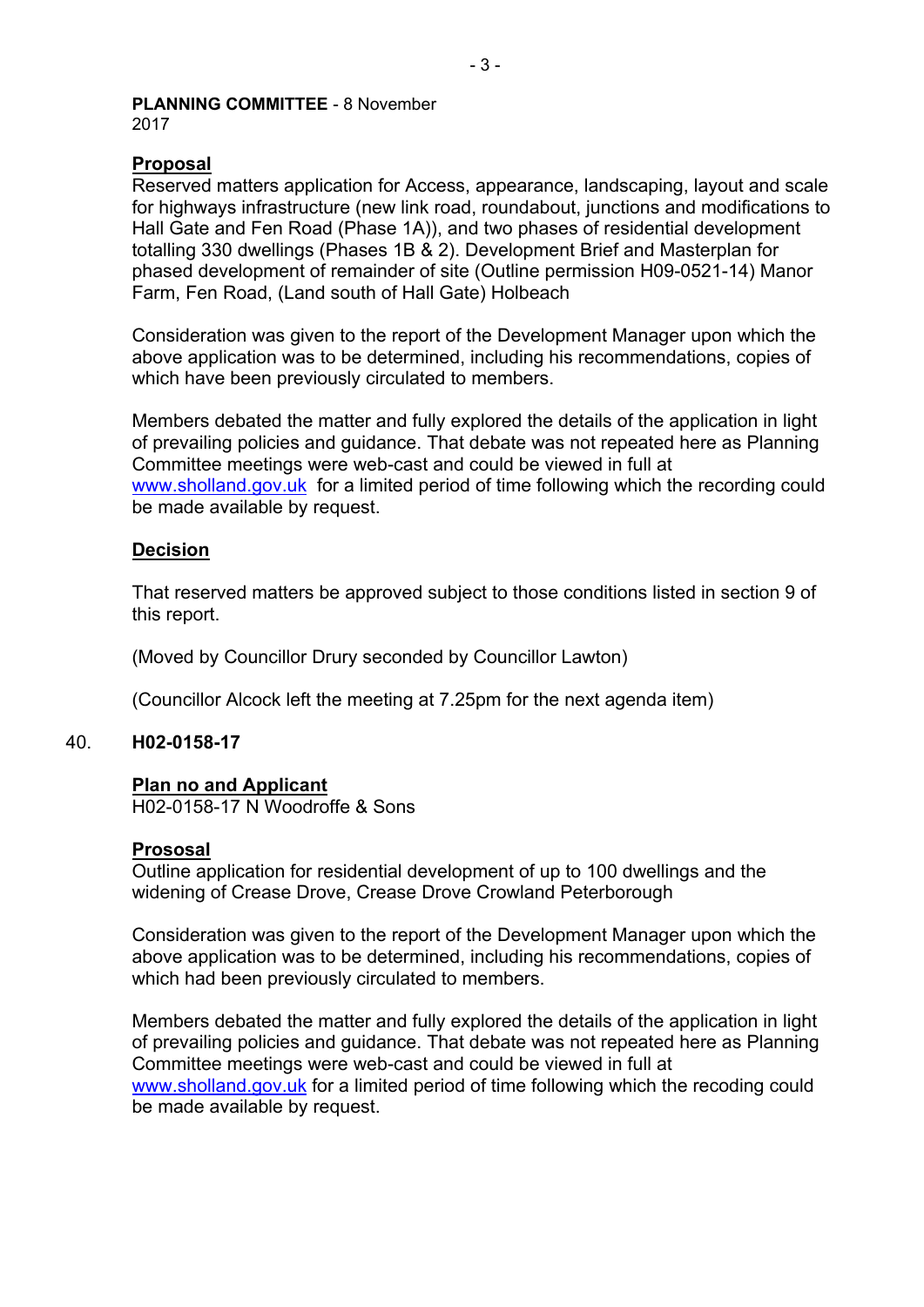### **Decision**

That planning permission be granted subject to the applicant entering into a Section 106 agreement for the provision of a third on-site affordable housing units and a financial contribution towards education and healthcare provision, the carrying out of further archaeological investigations and those conditions listed in section 9 of this report.

(Moved by Councillor Gammba-Jones seconded by Councillor Grocock)

Oral representations were received in respect of the above application in accordance with the Council's scheme of public speaking at Planning Committee meetings:

Supporter Lewis Smith (Agent)

Councillor Astill spoke on this item as Ward member

(Councillor Alcock returned to the meeting at 7.50pm)

#### 41. **H04-0244-16**

#### **Plan no and Applicant**

H04-0244-16 Cemex UK Properties Ltd

#### **Proposal**

Outline planning application for a residential development of approximately 73 dwellings (Class C3), all matters are reserved, except for access at land off Malting Lane Donington

Consideration was given to the report of the Development Manager upon which the above application was to be determined, including his recommendations, copies of which had been previously circulated to members.

Members debated the matter and fully explored the details of the application in light of prevailing policies and guidance. That debate was not repeated here as Planning Committee meetings were web-cast and could be viewed in full at [www.sholland.gov.uk](http://www.sholland.gov.uk/) for a limited period of time following which the recoding could be made available by request.

### **Decision**

That planning permission be granted subject to the applicant entering into a Section 106 agreement to secure 25% on-site affordable housing, a financial contribution towards education provisions and those conditions listed in section 9 of this report.

(Moved by Councillor Drury seconded by Councillor Gammba-Jones)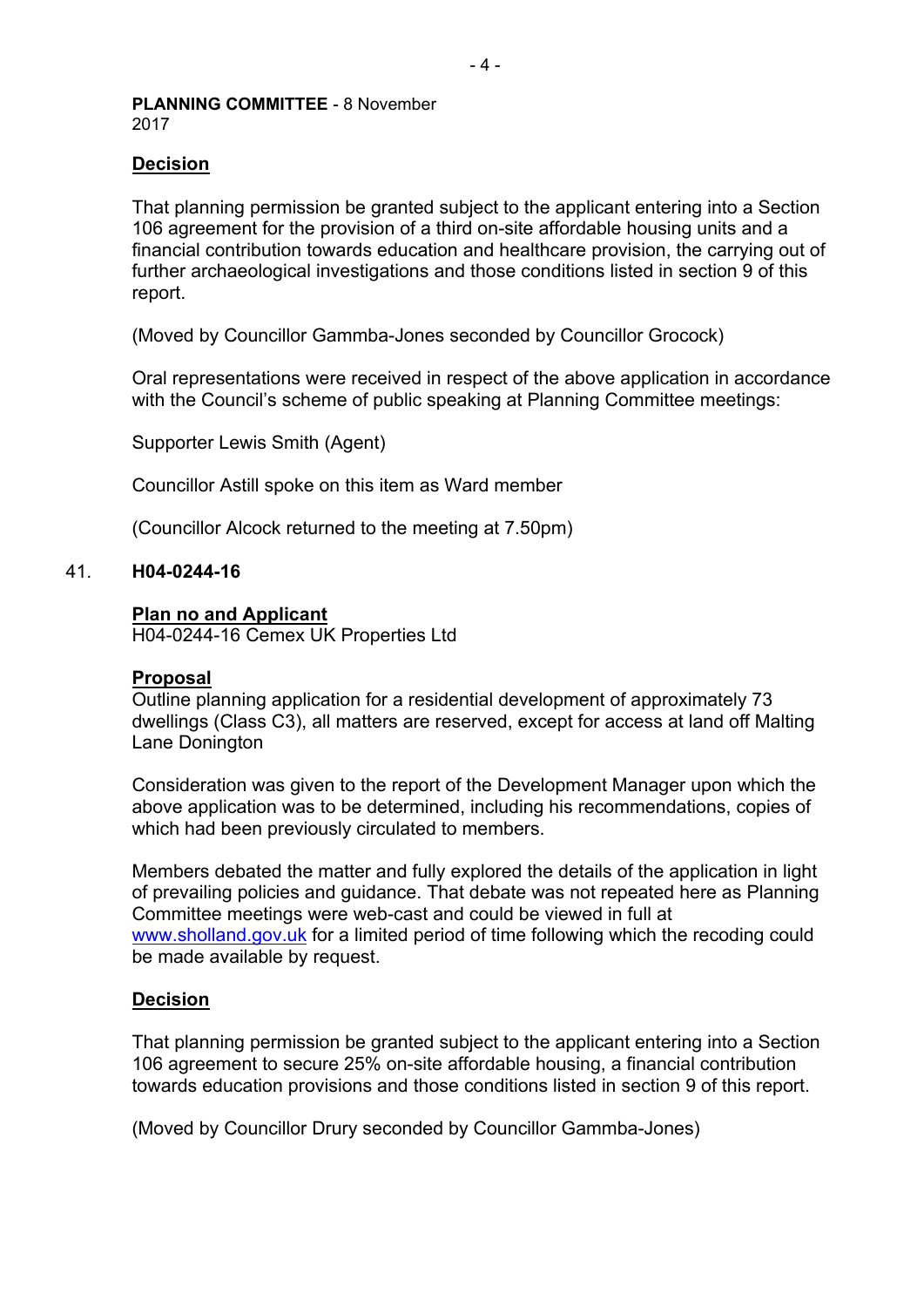Oral representations were received in respect of the above application in accordance with the Council's scheme of public speaking at Planning Committee meetings:

Supporter Hannah Godley (Agent)

(Councillor Astill left the meeting at 7.55pm)

(Councillor Newton left the meeting at 7.55pm)

## 42. **H09-0326-17**

## **Plan no and Application**

H09-0326-17 D Brown Building Contractors Ltd

## **Proposal**

Outline application for a residential development at land off Wignals Gate Holbeach Spalding

Consideration was given to the report of the Development Manager upon which the above application was to be determined, including his recommendations, copies of which had been previously circulated to members.

Members debated the matter and fully explored the details of the application in light of prevailing policies and guidance. That debate was not repeated here as Planning Committee meetings were web-cast and could be viewed in full at [www.sholland.gov.uk](http://www.sholland.gov.uk/) for a limited period of time following which the recoding could be made available by request.

## **Decision**

That Planning permission be granted subject to the applicant entering into a Section 106 agreement for the provision of a third on-site affordable housing units and a financial contribution towards education and healthcare provision, the carrying out of further archaeological investigations and those conditions listed in section 9 of this report together with the addition of further conditions and the deletion of condition 7

(Moved by Councillor Seymour seconded by Councillor Drury)

(Councillor Casson left the meeting at 8.05pm for the next agenda item)

## 43. **H23-0826-17**

### **Plan no and Applicant**

H23-0826-17 Mr Barry Fisher

### **Proposal**

Outline planning application for residential development (4 plots) at land to the south of Drive Road Shepeau Stow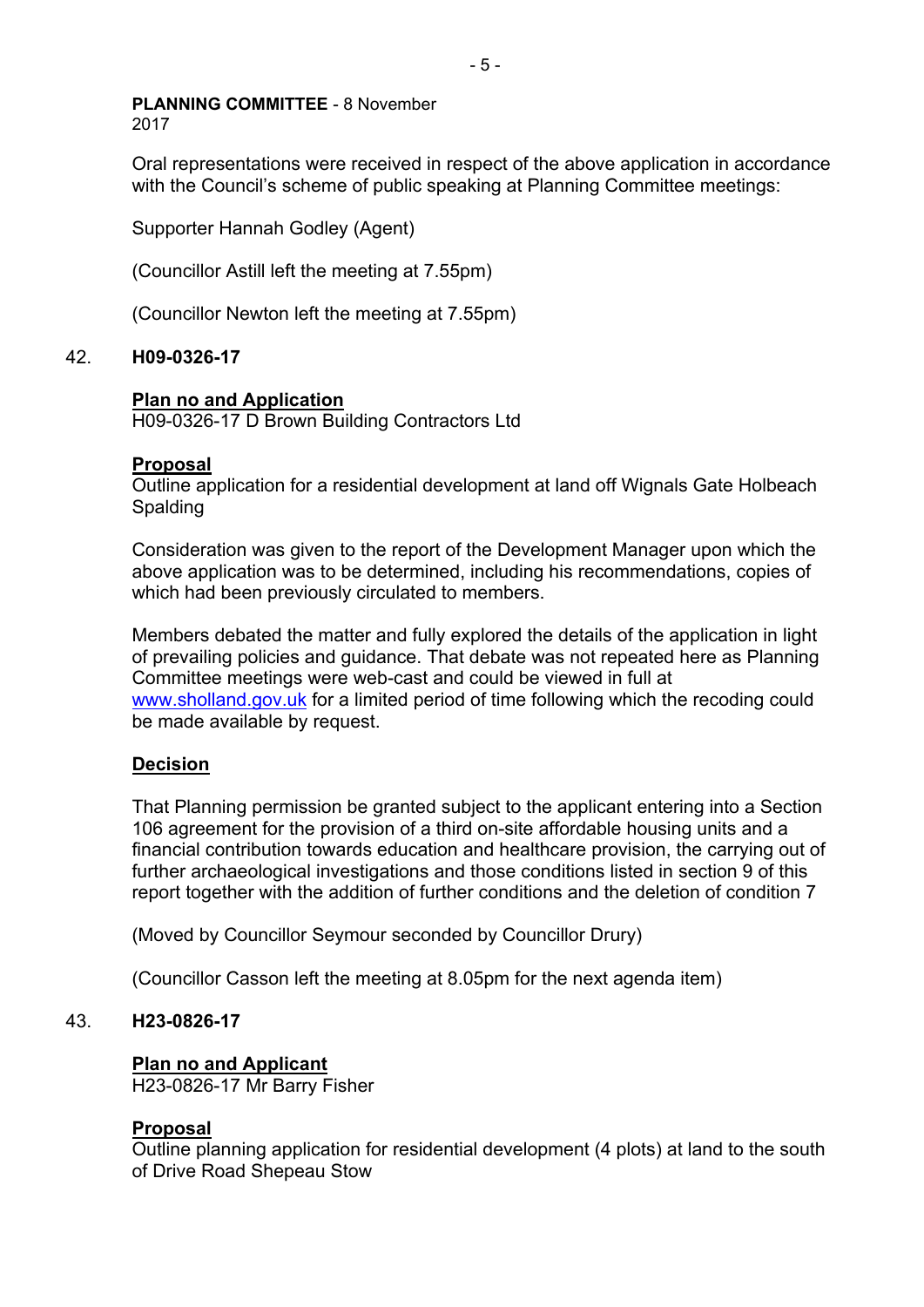Consideration was given to the report of the Development Manager upon which the above application was to be determined, including his recommendations, copies of which had been previously circulated to members.

Members debated the matter and fully explored the details of the application in light of prevailing policies and guidance. That debate was not repeated here as Planning Committee meetings were web-cast and could be viewed in full at [www.sholland.gov.uk](http://www.sholland.gov.uk/) for a limited period of time following which the recoding could be made available by request.

## **Decision**

That planning permission be granted subject to conditions listed in section 9 of this report.

(Moved by Councillor Tennant seconded by Councillor Drury)

(Councillor Casson returned to the meeting at 8.10pm)

## 44. **H09-0817-17**

### **Plan no and Applicant**

H09-0817-17 Mr R Smith

### **Proposal**

Outline planning application for residential development adjacent 72 Wignals Gate Holbeach Spalding

Consideration was given to the report of the Development Manager upon which the above application was to be determined, including his recommendations, copies of which had been previously circulated to members.

Members debated the matter and fully explored the details of the application in light of prevailing policies and guidance. That debate was not repeated here as Planning Committee meetings were web-cast and could be viewed in full at [www.sholland.gov.uk](http://www.sholland.gov.uk/) for a limited period of time following which the recoding could be made available by request.

### **Decision**

That planning permission be granted subject to conditions listed in section 9 of this report.

(Moved by Councillor Lawton seconded by Councillor Grocock).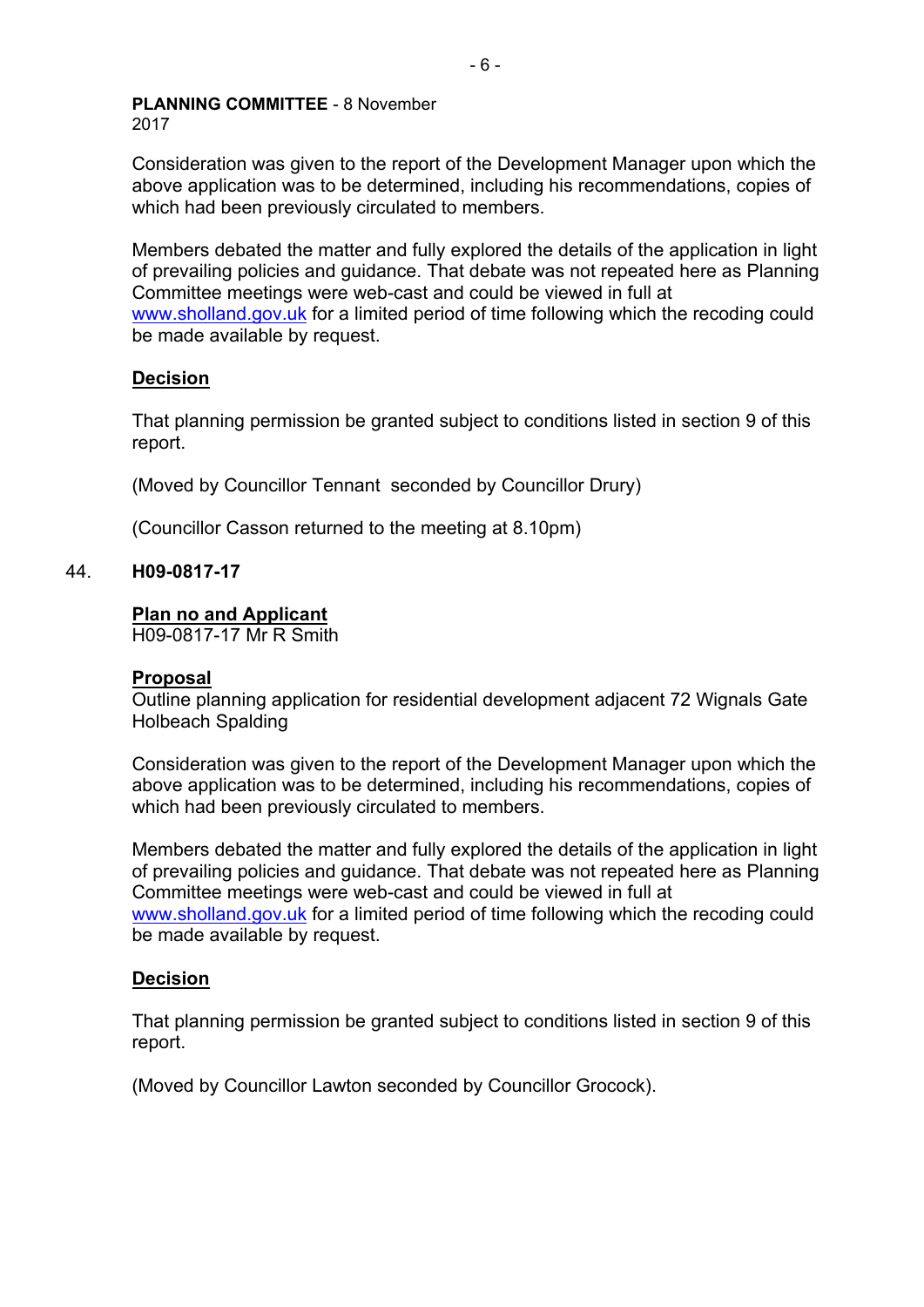### 45. **H08-0678-16**

#### **Plan no and Applicant**

H08-0678-16 Mr & Mrs Dennis

### **Proposal**

Outline planning application for residential development at 25A High Street Gosberton Spalding

Consideration was given to the report of the Development Manager upon which the above application was to be determined, including his recommendations, copies of which had been previously circulated to members.

Members debated the matter and fully explored the details of the application in light of prevailing policies and guidance. That debate was not repeated here as Planning Committee meetings were web-cast and could be viewed in full at [www.sholland.gov.uk](http://www.sholland.gov.uk/) for a limited period of time following which the recoding could be made available by request.

### **Decision**

That planning permission be granted subject to the applicant entering into a Section 106 agreement to secure 21.74% on-site affordable housing, a financial contribution towards education provision and those conditions listed in section 9 of this report.

(Moved by Councillor Drury seconded by Councillor Tennant)

Councillor Williams left the room during this item so was unable to cast a vote for this agenda item.

#### 46. **H02-0680-17**

#### **Plan no and Application**

H02-0680-17 Mr A Bennett

#### **Proposal**

Full planning application for proposed change of use from a veterinary surgery into a one bedroom self contained flat at 6 South Street Crowland Peterborough

Consideration was given to the report of the Development Manager upon which the above application was to be determined, including his recommendations, copies of which had been previously circulated to members.

Members debated the matter and fully explored the details of the application in light of prevailing policies and guidance. That debate was not repeated here as Planning Committee meetings were web-cast and could be viewed in full at [www.sholland.gov.uk](http://www.sholland.gov.uk/) for a limited period of time following which the recoding could be made available by request.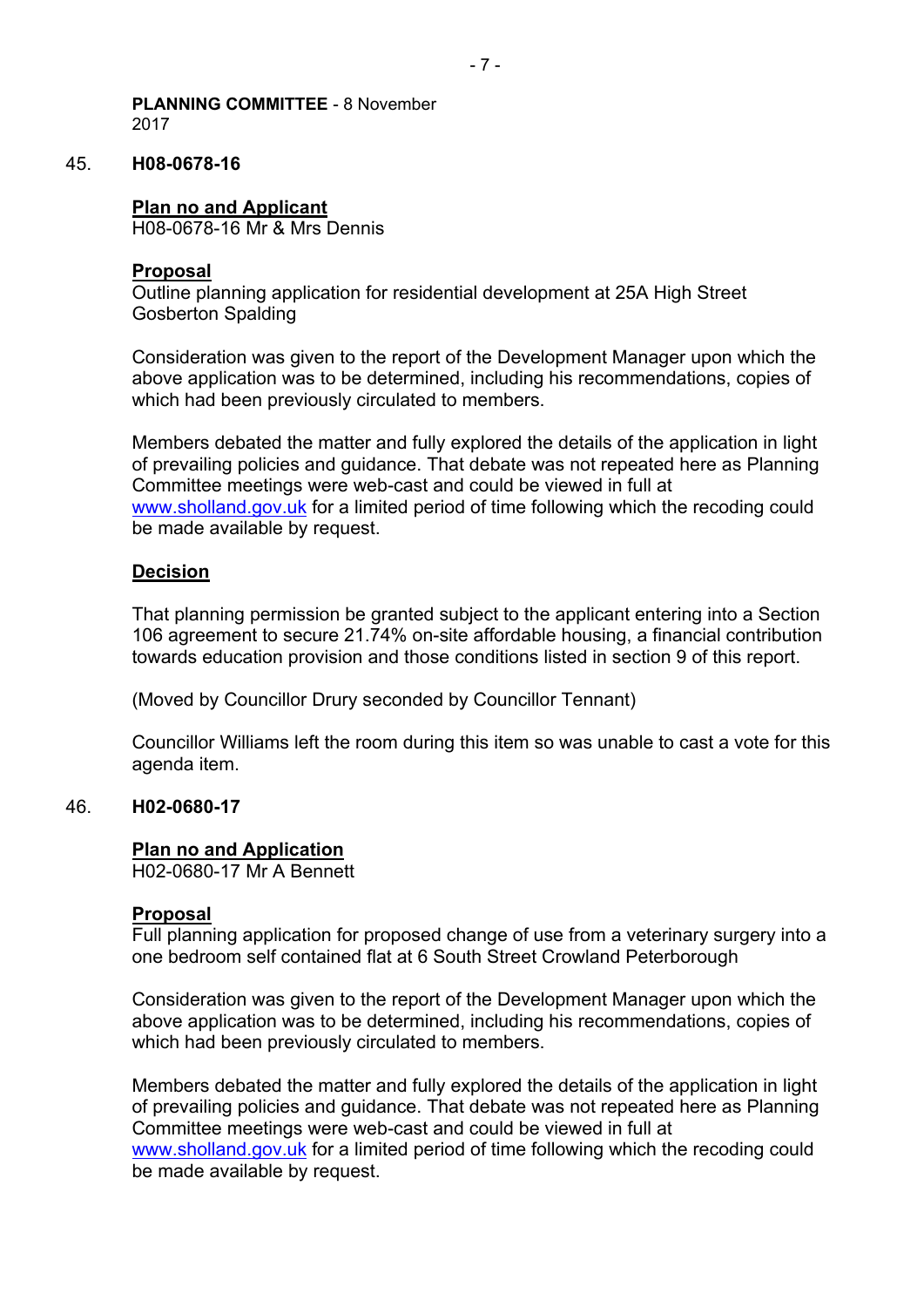### **Decision**

That planning permission be granted subject to conditions listed in section 9 of this report.

(Moved by Councillor Drury and seconded by Councillor Gammba-Jones)

(The Chairman called a short comfort break at 8.40pm. The Committee reconvened at 8.50pm).

## 47. **H09-0562-17**

## **Plan no and Application**

H09-0562-17 Jelson Ltd

### **Proposal**

Reserved matters for erection of 35 dwellings and associated works – outline approved H09-0844-14 at land off: Northons Lane Holbeach Spalding

Consideration was given to the report of the Development Manager upon which the above application was to be determined, including his recommendations, copies of which had been previously circulated to members.

Members debated the matter and fully explored the details of the application in light of prevailing policies and guidance. That debate was not repeated here as Planning Committee meetings were web-cast and could be viewed in full at [www.sholland.gov.uk](http://www.sholland.gov.uk/) for a limited period of time following which the recoding could be made available by request.

### **Decision**

Consideration of the planning application be deferred to allow officers to negotiate with the developer amendments to the application to address concerns of the Committee relating to refuse collection points and private driveways.

(Moved by Councillor Drury seconded by Councillor Gammba-Jones).

### 48. **H23-0761-17**

### **Plan no and Applicant**

H23-0761-17 Haycroft Homes Ltd

#### **Proposal**

Sec 73 Modification to residential development comprising 33 dwellings – approved under H89-0508-16. Modification of Condition 2 to allow amendments to previously approved plans at High Road Whaplode Spalding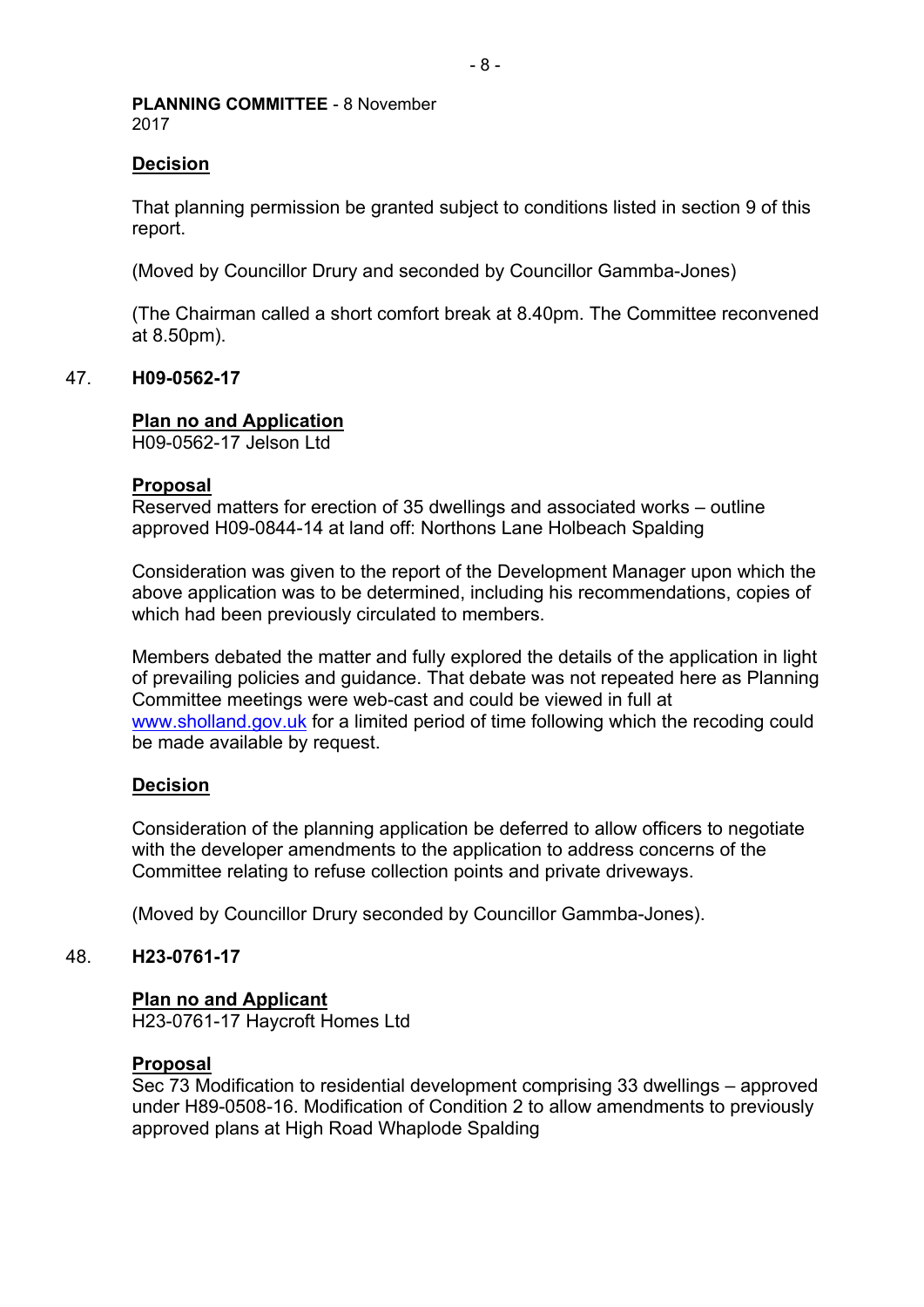Consideration was given to the report of the Development Manager upon which the above application was to be determined, including his recommendations, copies of which had been previously circulated to members.

Members debated the matter and fully explored the details of the application in light of prevailing policies and guidance. That debate was not repeated here as Planning Committee meetings were web-cast and could be viewed in full at [www.sholland.gov.uk](http://www.sholland.gov.uk/) for a limited period of time following which the recoding could be made available by request.

## **Decision**

Consideration of the planning application be deferred to allow officers to negotiate with the developer amendments to the application to address the concerns of the Committee relating to the refuse collection point.

(Moved by Councillor Gammba-Jones seconded by Councillor Drury).

## 49. **PLANNING APPEALS**

The Committee considered a report by the Development Manager which provided an update on recent appeal decisions.

## **DECISION**

That the report be noted

## 50. **HOLBEACH FOOD ENTERPRISE ZONE LOCAL DEVELOPMENT ORDER**

Consideration was given to the Draft Holbeach Food Enterprise Zone Local Development Order and Statement of reasons in support and approve for publication and comment.

## **Decision**

The report was noted and approved.

(Moved by Councillor Drury seconded by Councillor Casson).

(Councillors Drury and Alcock left the meeting at 9.25pm for the next agenda item)

## 51. **SOUTH HOLLAND DISTRICT BROWNFIELD LAND REGISTER**

Consideration was given to the content of Part 1 of the Brownfield Land register for South Holland District and to seek Member's approval of the sites listed. It is also to obtain Members agreement that the sites proposed to be included on Part 2 of the Register are progresses to consultation.